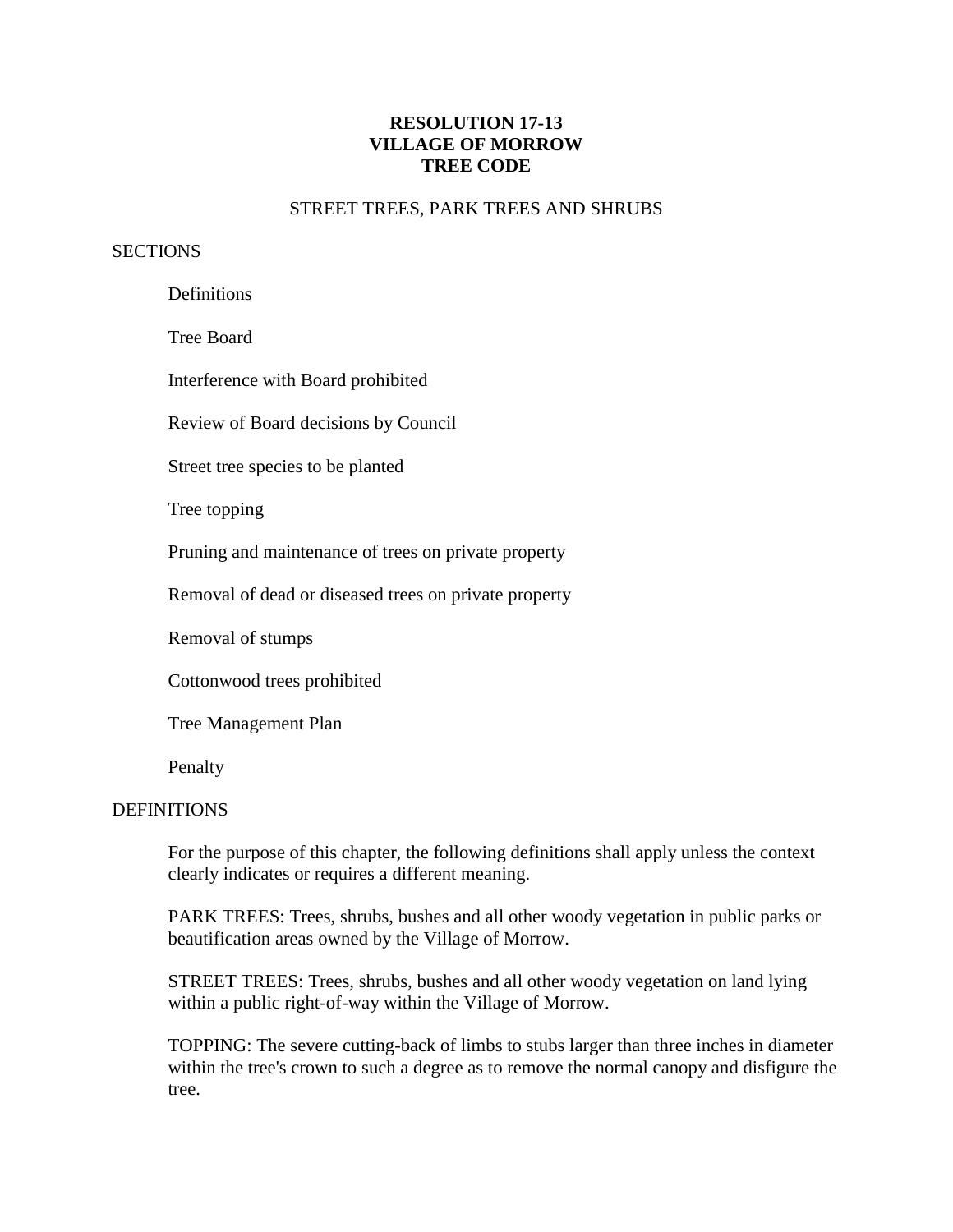#### TREE BOARD

(A) The Tree Board was established by Morrow Village Council on April 9, 2013, with the passage of Ordinance No. 5-13.

### INTERFERENCE WITH BOARD PROHIBITED

It shall be unlawful for any person to prevent, delay or interfere with the Village Tree Board, or any of its agents, while they are engaging in and about the planting, cultivating, mulching, pruning, spraying or removing of any street trees, park trees or trees on private grounds, as authorized in this chapter.

### REVIEW OF BOARD DECISIONS BY COUNCIL

Council shall have the right to review any conduct, acts and decisions of the Village Tree Board. Any person may appeal any ruling or order of the Board to the Council, which may hear the matter and make a final decision.

#### STREET TREE SPECIES TO BE PLANTED

The Village Tree Board shall develop and maintain a list of tree species. No species other than those included on the list may be planted as street trees without written permission of the Board. The Board shall also develop spacing intervals for the various species of trees.

### TREE TOPPING

It shall be unlawful as a normal practice for any person, firm or village department to top any street tree, park tree or other tree on public property. Trees severely damaged by storms or other causes, or certain trees under utility wires or other obstructions where other pruning practices are impractical, may be exempted from this section at the determination of the Village Tree Board.

### PRUNING AND MAINTENANCE OF TREES ON PUBLIC PROPERTY

The Village of Morrow will adhere to current tree pruning and maintenance standards as adopted by the Ohio Department of Natural Resources Division of Forestry, Ohio Nursery and Landscape Association, and the National Arbor Day Foundation, as well as other standards.

### PRUNING AND MAINTENANCE OF TREES ON PRIVATE PROPERTY

(A) Every owner of any tree overhanging any street or right-of-way within the village shall prune the branches so that the branches shall not obstruct the light from any street lamp and thus obstruct the view of any street intersection, and so that there shall be a clear space of eight feet above the surface of the sidewalk and 14 feet above the surface of the street. The owners shall remove all dead, diseased or dangerous trees, or broken or decayed limbs, which constitute a menace to the safety of the public.